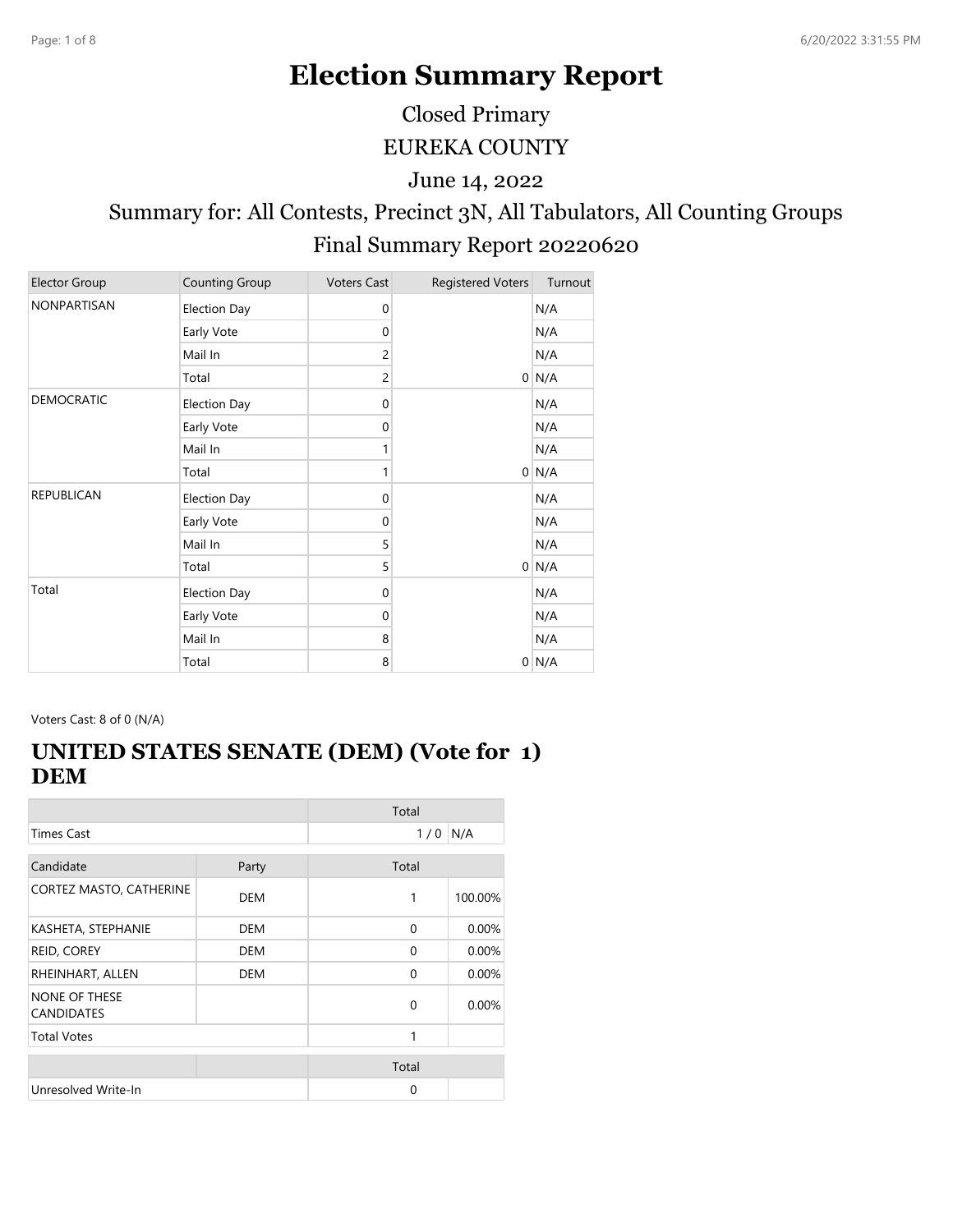#### **UNITED STATES SENATE (REP) (Vote for 1) REP**

|                                           |            | Total          |        |
|-------------------------------------------|------------|----------------|--------|
| <b>Times Cast</b>                         |            | 5/0            | N/A    |
| Candidate                                 | Party      | Total          |        |
| <b>BROWN, SAM</b>                         | <b>REP</b> | $\Omega$       | 0.00%  |
| CONRAD, WILLIAM "BILL"                    | <b>REP</b> | 1              | 20.00% |
| HOCKSTEDLER, WILLIAM<br>"BILL"            | <b>REP</b> | $\Omega$       | 0.00%  |
| LAXALT, ADAM PAUL                         | <b>REP</b> | $\overline{c}$ | 40.00% |
| MENDENHALL, SHARELLE                      | <b>REP</b> | $\Omega$       | 0.00%  |
| PERKINS, TYLER T.                         | <b>REP</b> | $\Omega$       | 0.00%  |
| POLIAK, CARLO                             | <b>REP</b> | $\mathbf{0}$   | 0.00%  |
| RODRIGUEZ, PAUL                           | <b>REP</b> | $\mathbf{0}$   | 0.00%  |
| <b>NONE OF THESE</b><br><b>CANDIDATES</b> |            | $\overline{2}$ | 40.00% |
| <b>Total Votes</b>                        |            | 5              |        |
|                                           |            | Total          |        |
| Unresolved Write-In                       |            | 0              |        |

#### **UNITED STATES REPRESENTATIVE IN CONGRESS, DISTRICT 2 (DEM) (Vote for 1) DEM**

|                                      |            | Total    |          |
|--------------------------------------|------------|----------|----------|
| Times Cast                           |            | 1/0      | N/A      |
|                                      |            |          |          |
| Candidate                            | Party      | Total    |          |
| AFZAL, JOSEPH EDWARD                 | <b>DEM</b> | 0        | 0.00%    |
| DOUCETTE, MICHAEL                    | <b>DEM</b> | $\Omega$ | $0.00\%$ |
| <b>GORMAN, GEROLD LEE</b>            | <b>DEM</b> | $\Omega$ | 0.00%    |
| HANIFAN, TIM                         | <b>DEM</b> | $\Omega$ | 0.00%    |
| HANSEN, BRIAN J.                     | <b>DEM</b> | 1        | 100.00%  |
| JOSHI, RAHUL A.                      | DEM        | $\Omega$ | 0.00%    |
| KRAUSE, ELIZABETH<br><b>MERCEDES</b> | DEM        | $\Omega$ | $0.00\%$ |
| <b>Total Votes</b>                   |            | 1        |          |
|                                      |            |          |          |
|                                      |            | Total    |          |
| Unresolved Write-In                  |            | $\Omega$ |          |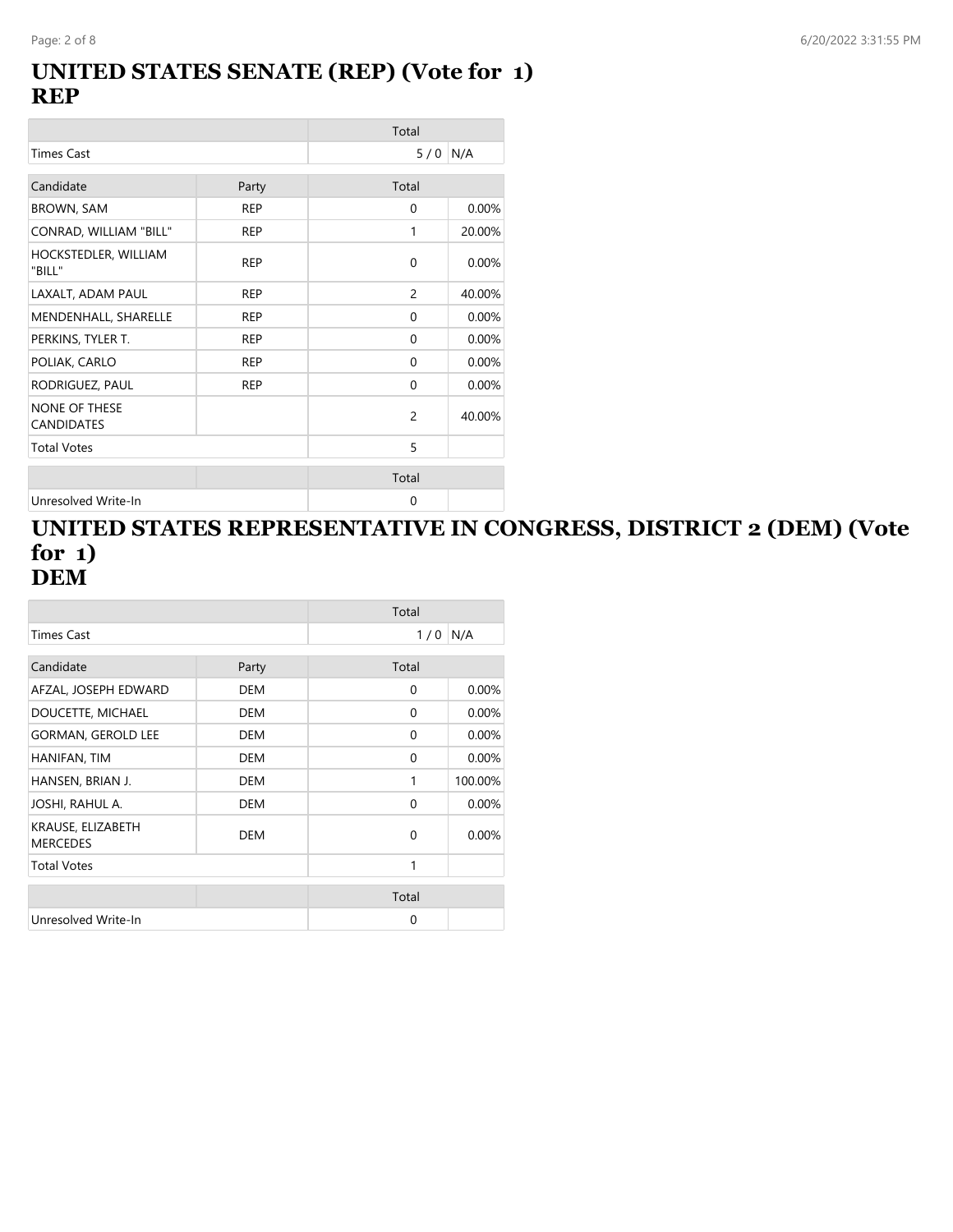#### **UNITED STATES REPRESENTATIVE IN CONGRESS, DISTRICT 2 (REP) (Vote for 1) REP**

|                                    |            | Total          |        |
|------------------------------------|------------|----------------|--------|
| <b>Times Cast</b>                  |            | 5/0            | N/A    |
|                                    |            |                |        |
| Candidate                          | Party      | Total          |        |
| AMODEI, MARK E.                    | <b>REP</b> | 2              | 40.00% |
| <b>BECK, JOEL</b>                  | <b>REP</b> | 0              | 0.00%  |
| NADELL, BRIAN                      | <b>REP</b> | $\mathbf 0$    | 0.00%  |
| SAMPSON, CATHERINE<br><b>MARIE</b> | <b>REP</b> | 1              | 20.00% |
| TARKANIAN, DANNY                   | <b>REP</b> | $\overline{c}$ | 40.00% |
| <b>Total Votes</b>                 |            | 5              |        |
|                                    |            |                |        |
|                                    |            | Total          |        |
| Unresolved Write-In                |            | 0              |        |

# **GOVERNOR (DEM) (Vote for 1) DEM**

|                                    |            | Total    |         |
|------------------------------------|------------|----------|---------|
| <b>Times Cast</b>                  |            | 1/0      | N/A     |
| Candidate                          | Party      | Total    |         |
| COLLINS, TOM                       | <b>DEM</b> | 0        | 0.00%   |
| SISOLAK, STEVE                     | <b>DEM</b> | 1        | 100.00% |
| NONE OF THESE<br><b>CANDIDATES</b> |            | 0        | 0.00%   |
| <b>Total Votes</b>                 |            | 1        |         |
|                                    |            | Total    |         |
| Unresolved Write-In                |            | $\Omega$ |         |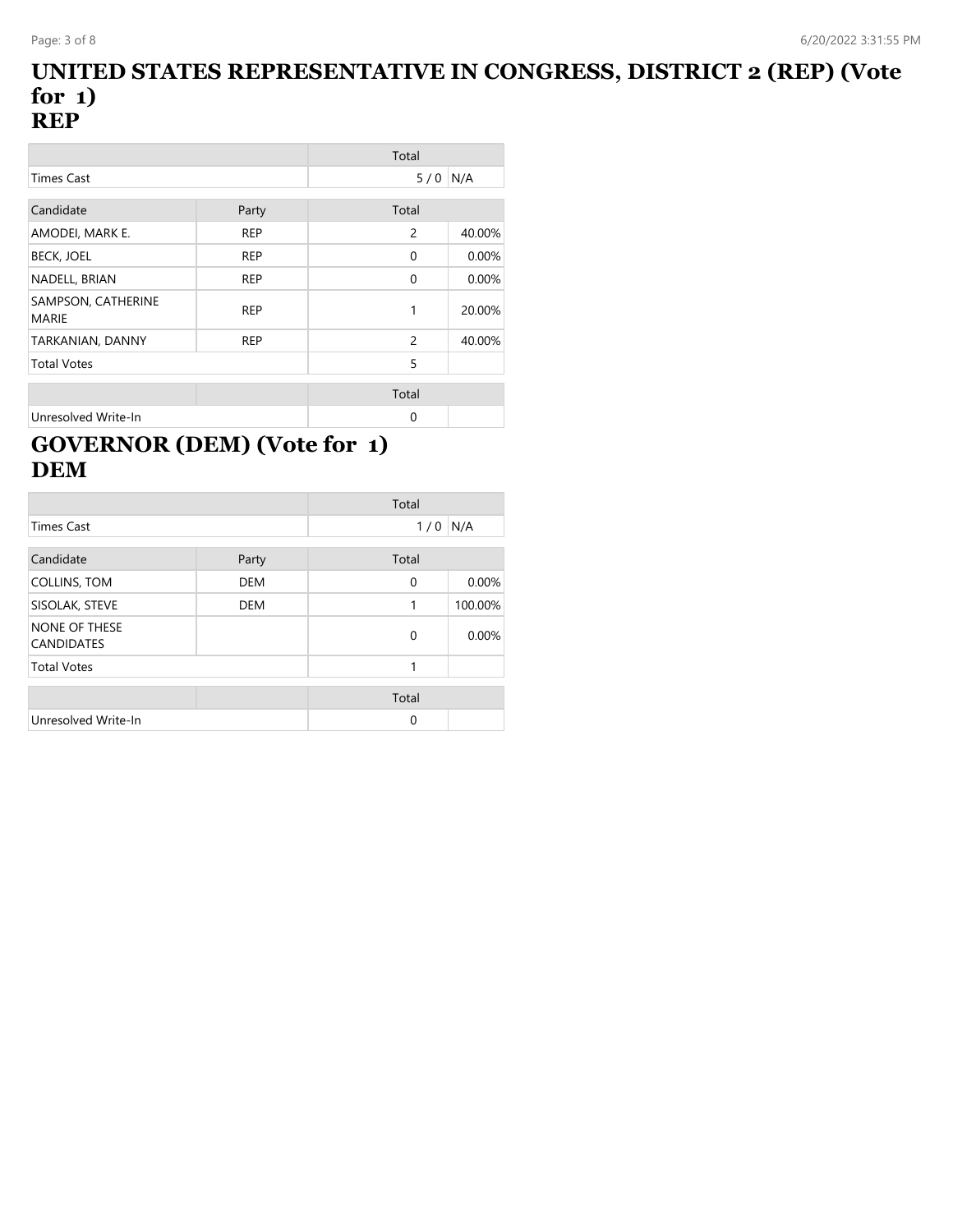# **GOVERNOR (REP) (Vote for 1) REP**

|                                           |            | Total          |        |
|-------------------------------------------|------------|----------------|--------|
| <b>Times Cast</b>                         |            | 5/0            | N/A    |
| Candidate                                 | Party      | Total          |        |
| <b>EVANS, SEVEN ACHILLES</b>              | <b>REP</b> | $\mathbf 0$    | 0.00%  |
| EVERTSEN, GARY "RADAR"                    | <b>REP</b> | $\mathbf{0}$   | 0.00%  |
| <b>GILBERT, JOEY</b>                      | <b>REP</b> | $\overline{c}$ | 40.00% |
| HAMILTON, EDDIE "MR. FIX<br>IT NOW"       | <b>REP</b> | $\mathbf 0$    | 0.00%  |
| <b>HECK, TOM</b>                          | <b>REP</b> | $\mathbf 0$    | 0.00%  |
| HELLER, DEAN                              | <b>REP</b> | $\overline{c}$ | 40.00% |
| LEE, JOHN J.                              | <b>REP</b> | $\mathbf{0}$   | 0.00%  |
| LOMBARDO, JOE                             | <b>REP</b> | 1              | 20.00% |
| LUSAK, STANLEIGH HAROLD                   | <b>REP</b> | $\Omega$       | 0.00%  |
| NOHRA, GUY                                | <b>REP</b> | 0              | 0.00%  |
| O'BRIEN, EDWARD E.                        | <b>REP</b> | $\mathbf{0}$   | 0.00%  |
| SIMON, FRED                               | <b>REP</b> | $\Omega$       | 0.00%  |
| WALLS, WILLIAM "DOCK"                     | <b>REP</b> | $\mathbf{0}$   | 0.00%  |
| WHITLEY, AMBER                            | <b>REP</b> | $\mathbf 0$    | 0.00%  |
| ZILBERBERG, BARAK                         | <b>REP</b> | $\mathbf 0$    | 0.00%  |
| <b>NONE OF THESE</b><br><b>CANDIDATES</b> |            | $\mathbf 0$    | 0.00%  |
| <b>Total Votes</b>                        |            | 5              |        |
|                                           |            | Total          |        |
| Unresolved Write-In                       |            | $\mathbf 0$    |        |

# **LIEUTENANT GOVERNOR (DEM) (Vote for 1) DEM**

|                                           |            | Total        |     |
|-------------------------------------------|------------|--------------|-----|
| Times Cast                                |            | 1/0          | N/A |
|                                           |            |              |     |
| Candidate                                 | Party      | Total        |     |
| CANO BURKHEAD,<br><b>ELIZABETH "LISA"</b> | <b>DEM</b> | 0            | N/A |
| CHASE, EVA                                | <b>DEM</b> | $\Omega$     | N/A |
| COLE, KIMI                                | <b>DEM</b> | $\Omega$     | N/A |
| MARCH, DEBRA                              | DEM        | $\Omega$     | N/A |
| <b>NONE OF THESE</b><br><b>CANDIDATES</b> |            | $\Omega$     | N/A |
| <b>Total Votes</b>                        |            | $\mathbf{0}$ |     |
|                                           |            |              |     |
|                                           |            | Total        |     |
| Unresolved Write-In                       |            | $\Omega$     |     |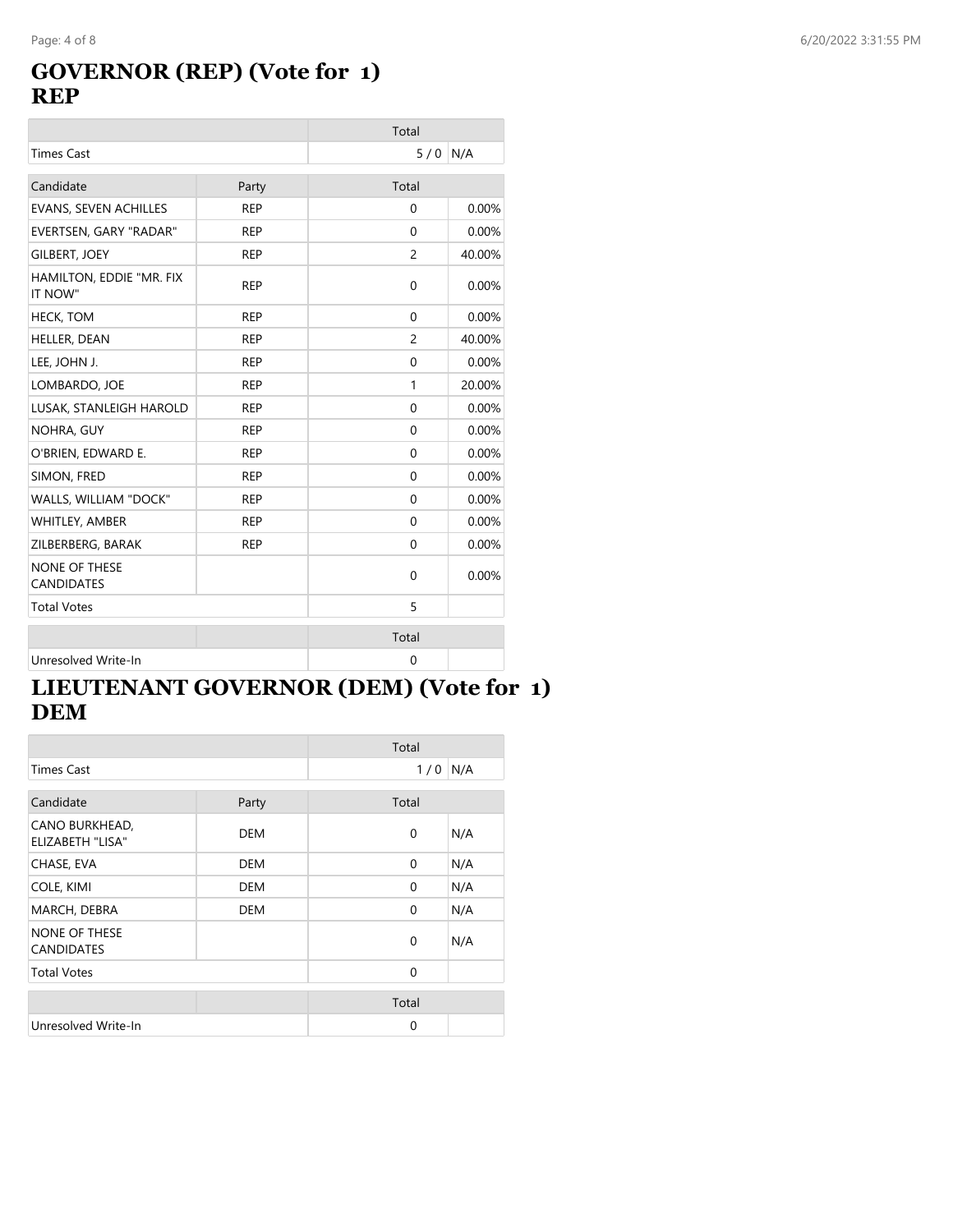#### **LIEUTENANT GOVERNOR (REP) (Vote for 1) REP**

|                                           | Total      |                |        |
|-------------------------------------------|------------|----------------|--------|
| <b>Times Cast</b>                         |            | 5/0            | N/A    |
| Candidate                                 | Party      | Total          |        |
| ANTHONY, STAVROS                          | <b>REP</b> | 0              | 0.00%  |
| GRADY, JR., WALTER A.<br>"TONY"           | <b>REP</b> | $\mathbf 0$    | 0.00%  |
| HAWKINS, M. KAMERON                       | <b>REP</b> | $\mathbf{0}$   | 0.00%  |
| MILLER, JOHN                              | <b>REP</b> | 3              | 60.00% |
| MILLER, II, MACK                          | <b>REP</b> | 0              | 0.00%  |
| PAVONE, PETER                             | <b>REP</b> | $\Omega$       | 0.00%  |
| SCHWARTZ, DAN                             | <b>REP</b> | 0              | 0.00%  |
| <b>NONE OF THESE</b><br><b>CANDIDATES</b> |            | $\overline{c}$ | 40.00% |
| <b>Total Votes</b>                        |            | 5              |        |
|                                           |            | Total          |        |
| Unresolved Write-In                       |            | $\mathbf 0$    |        |

# **SECRETARY OF STATE (REP) (Vote for 1) REP**

|                                           |            | Total     |        |
|-------------------------------------------|------------|-----------|--------|
| <b>Times Cast</b>                         |            | $5/0$ N/A |        |
| Candidate                                 | Party      | Total     |        |
| DAHIR, KRISTOPHER                         | <b>REP</b> | 0         | 0.00%  |
| <b>GERHARDT, JOHN CARDIFF</b>             | <b>REP</b> | 2         | 40.00% |
| HAW, JESSE                                | <b>REP</b> | 1         | 20.00% |
| <b>KEENAN, SOCORRO</b>                    | <b>REP</b> | 0         | 0.00%  |
| MARCHANT, JIM                             | <b>REP</b> | 0         | 0.00%  |
| RAMALHO, GERARD                           | <b>REP</b> | 0         | 0.00%  |
| <b>SCOTTI, RICHARD</b>                    | <b>REP</b> | $\Omega$  | 0.00%  |
| <b>NONE OF THESE</b><br><b>CANDIDATES</b> |            | 2         | 40.00% |
| <b>Total Votes</b>                        |            | 5         |        |
|                                           |            | Total     |        |
| Unresolved Write-In                       |            | $\Omega$  |        |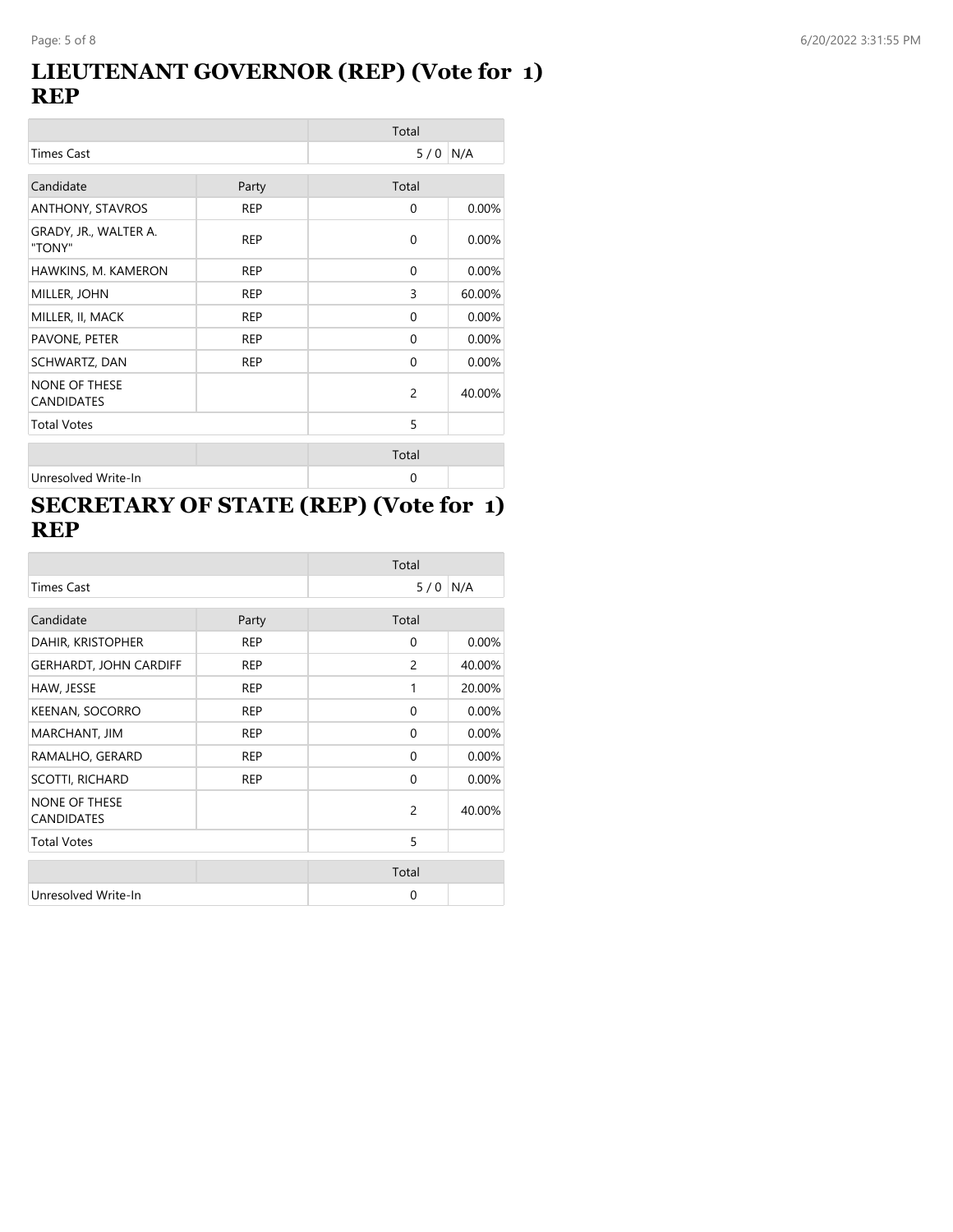#### **STATE TREASURER (REP) (Vote for 1) REP**

|                                           |            | Total         |        |
|-------------------------------------------|------------|---------------|--------|
| <b>Times Cast</b>                         |            | 5/0           | N/A    |
| Candidate                                 | Party      | Total         |        |
| FIORE, MICHELE                            | <b>REP</b> | 3             | 60.00% |
| KESS, EMANUEL "MANNY"                     | <b>REP</b> | 0             | 0.00%  |
| <b>NONE OF THESE</b><br><b>CANDIDATES</b> |            | $\mathcal{P}$ | 40.00% |
| <b>Total Votes</b>                        |            | 5             |        |
|                                           |            | Total         |        |
| Unresolved Write-In                       |            | 0             |        |

#### **STATE CONTROLLER (DEM) (Vote for 1) DEM**

|                                           |            | Total       |     |
|-------------------------------------------|------------|-------------|-----|
| <b>Times Cast</b>                         |            | 1/0         | N/A |
| Candidate                                 | Party      | Total       |     |
| COSTA, ALEX                               | <b>DEM</b> | 0           | N/A |
| SPIEGEL, ELLEN                            | <b>DEM</b> | 0           | N/A |
| <b>NONE OF THESE</b><br><b>CANDIDATES</b> |            | 0           | N/A |
| <b>Total Votes</b>                        |            | 0           |     |
|                                           |            | Total       |     |
| Unresolved Write-In                       |            | $\mathbf 0$ |     |

#### **ATTORNEY GENERAL (REP) (Vote for 1) REP**

|                                    |            | Total          |        |
|------------------------------------|------------|----------------|--------|
| <b>Times Cast</b>                  |            | 5/0            | N/A    |
| Candidate                          | Party      | Total          |        |
| <b>BLACK, TISHA</b>                | <b>REP</b> | 1              | 20.00% |
| <b>CHATTAH, SIGAL</b>              | <b>REP</b> | 2              | 40.00% |
| NONE OF THESE<br><b>CANDIDATES</b> |            | $\overline{2}$ | 40.00% |
| <b>Total Votes</b>                 |            | 5              |        |
|                                    |            | Total          |        |
| Unresolved Write-In                |            | $\mathbf 0$    |        |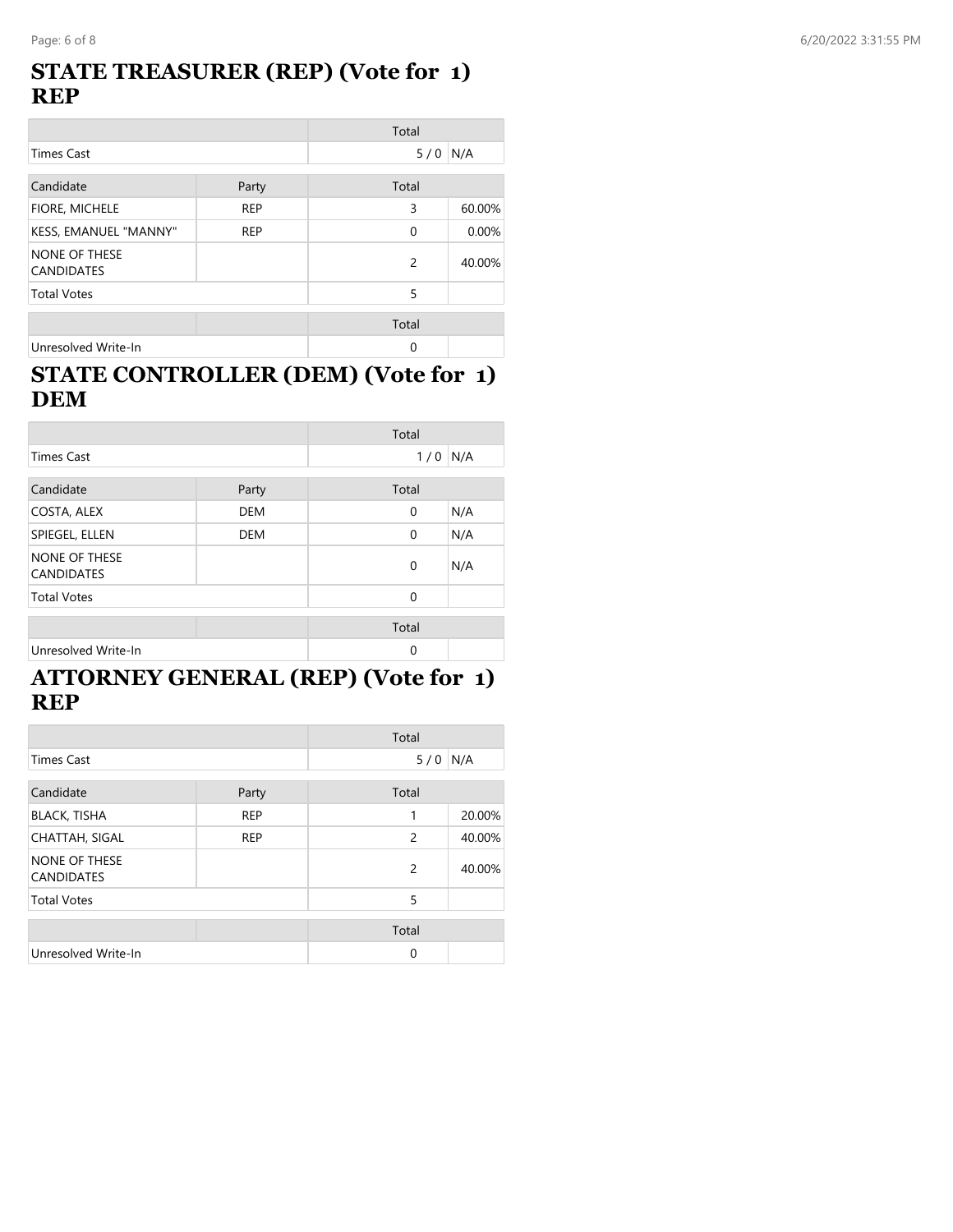### **BOARD OF REGENTS, DISTRICT 8 (Vote for 1)**

|                                |       | Total    |        |
|--------------------------------|-------|----------|--------|
| <b>Times Cast</b>              |       | 8/0      | N/A    |
| Candidate                      | Party | Total    |        |
| BALTERA, JONATHAN              | NP.   | 0        | 0.00%  |
| CRAWFORD, MICHELEE<br>"SHELLY" | NP.   | 3        | 42.86% |
| <b>MANFREDI, AARON</b>         | NP.   | $\Omega$ | 0.00%  |
| PORTER, ELMER                  | NP.   | 1        | 14.29% |
| RICE, JOHN PATRICK             | NP.   | $\Omega$ | 0.00%  |
| SMITH, STACY                   | NP.   | 3        | 42.86% |
| <b>Total Votes</b>             |       | 7        |        |
|                                |       | Total    |        |
| Unresolved Write-In            |       | 0        |        |

# **SHERIFF (Vote for 1)**

|                     |           | Total       |        |
|---------------------|-----------|-------------|--------|
| <b>Times Cast</b>   |           | 8/0         | N/A    |
| Candidate           | Party     | Total       |        |
| CLARK, JAMES        | <b>NP</b> | $\mathbf 0$ | 0.00%  |
| HICKS, DAVID        | NP        | 3           | 37.50% |
| WATTS, JESSE        | <b>NP</b> | 5           | 62.50% |
| <b>Total Votes</b>  |           | 8           |        |
|                     |           | Total       |        |
| Unresolved Write-In |           | 0           |        |

# **BOARD OF SCHOOL TRUSTEES, SEAT 2A (Vote for 1)**

|                     |       | Total      |         |
|---------------------|-------|------------|---------|
| <b>Times Cast</b>   |       | N/A<br>8/0 |         |
| Candidate           | Party | Total      |         |
| POLLOCK, DILLON     | NP    | 7          | 100.00% |
| <b>Total Votes</b>  |       | 7          |         |
|                     |       | Total      |         |
| Unresolved Write-In |       | 0          |         |

# **BOARD OF SCHOOL TRUSTEES, SEAT 2B (Vote for 1)**

|                     |           | Total |         |
|---------------------|-----------|-------|---------|
| Times Cast          |           | 8/0   | N/A     |
| Candidate           |           | Total |         |
|                     | Party     |       |         |
| DECHAMBEAU, HALLEE  | <b>NP</b> | 7     | 100.00% |
| <b>Total Votes</b>  |           | 7     |         |
|                     |           |       |         |
|                     |           | Total |         |
| Unresolved Write-In |           | 0     |         |